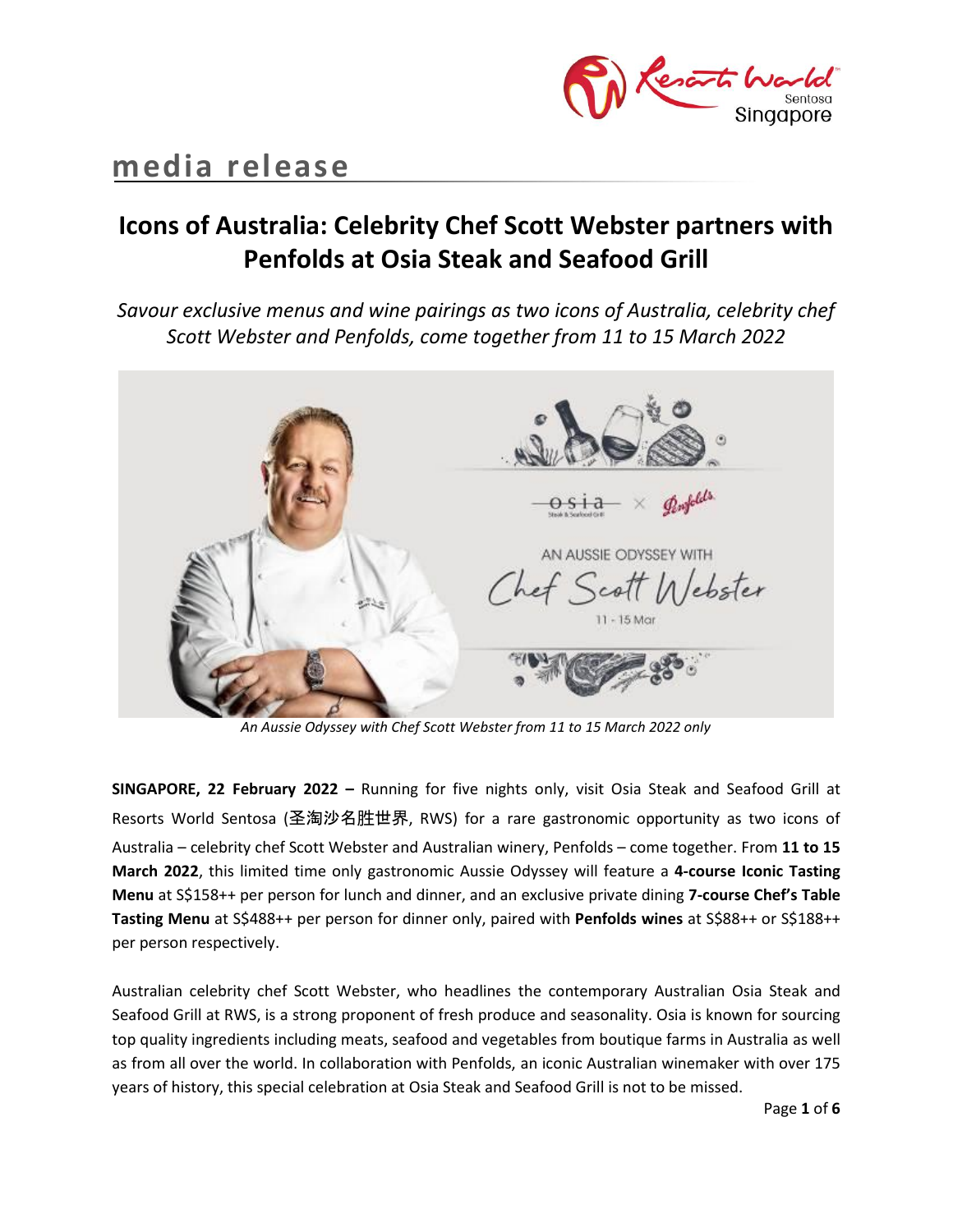



*Osia Steak and Seafood Grill's Hot Chocolate Soup with Black Pepper Ice-cream and Sesame Wafer, available as part of the 4-course Iconic Tasting Menu (\$158++ per person)*

Chef Scott Webster's signature creations that will be on showcase in the **4-course Iconic Tasting Menu (S\$158++ per person)** include the *Hiramasa Kingfish Ceviche with Pineapple, Coriander and Cress, Polenta Crumbed Foie Gras with Butter Poached Daikon, Wild Fruit Chutney and Teriyaki Glaze, Grilled*  Angus Eye Fillet with Kumara Sweet Potato Puree, Truffle Arancini and Thyme Jus and last but not least, his popular *Hot Chocolate Soup with Black Pepper Ice-cream and Sesame Wafer*. This 4-course menu is available for both lunch and dinner.

Enjoy enhanced flavours on the palate with an optional add-on **wine pairing (S\$88++ per person)** for the 4-course menu which offers a selection of some of Penfolds' finest wines, carefully and tastefully matched to each delectable dish. Perfectly complementing the *Hiramasa Kingfish Ceviche* is the refreshing and fruity *2018 Penfolds Bin 311 Chardonnay*, while the *2017 Penfolds Bin 23 Pinot Noir* with its hints of truffle, raspberry and warm spices balances the richness of the *Polenta Crumbed Foie Gras.* The main course, the *Grilled Angus Eye Fillet*, comes with two different Shirazes for an intriguing comparison *–* the floral *2017 Penfolds Magill Estate Shiraz* with hints of mulberry and blueberry, and th*e 2018 Penfolds St Henri Shiraz* with hints of rhubarb and toasted pumpkin seeds. The final match for the dessert is the *Penfolds Father 10-year Old Tawny* for its elegant palate, round and intense with fruity and oak accents.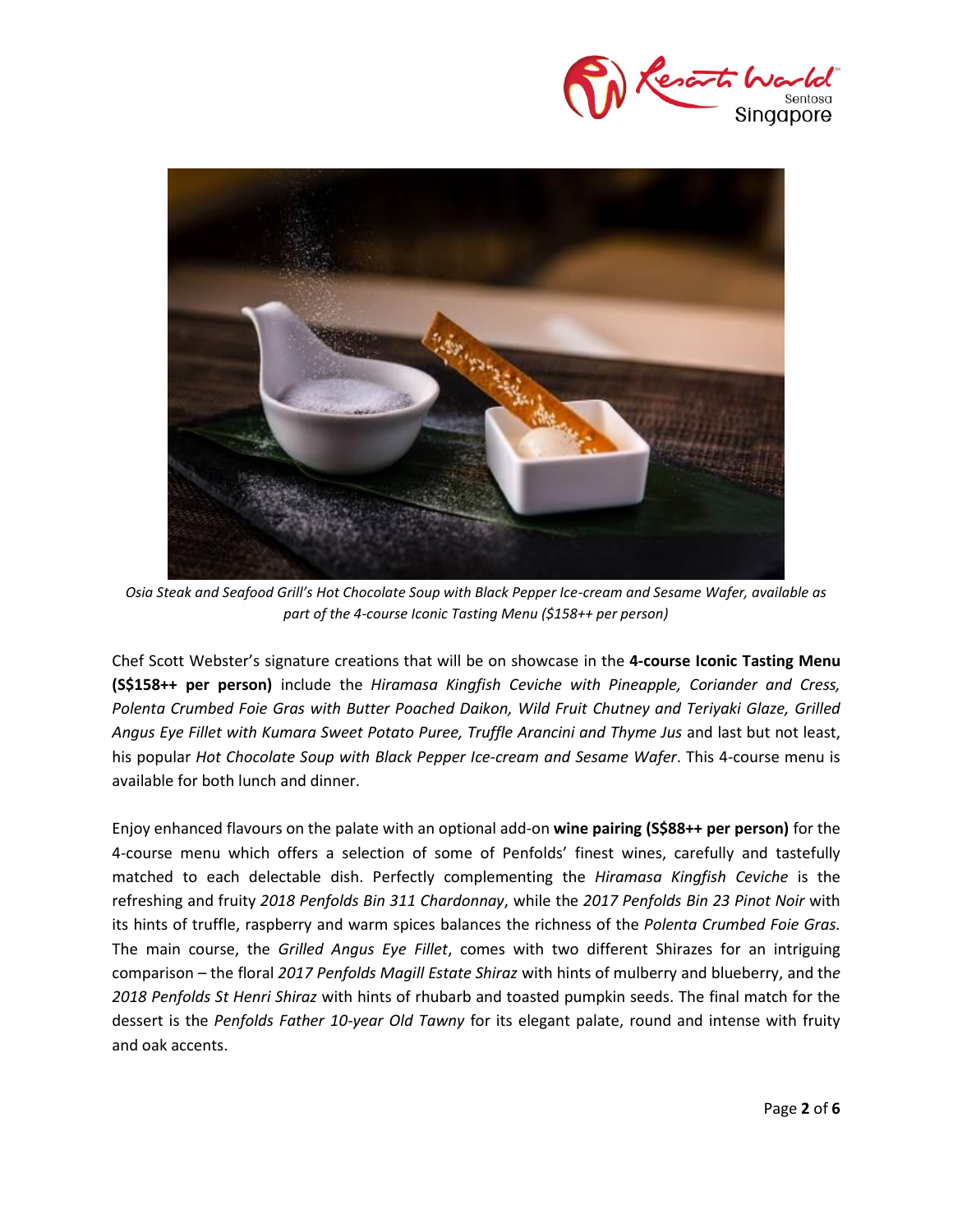



*Osia Steak and Seafood Grill's Polenta Crumbed Foie Gras with Butter Poached Daikon, Wild Fruit Chutney and Teriyaki Glaze, available as part of both the 4-course Iconic Tasting Menu and the exclusive 7-course Chef's Table Tasting Menu*

Gourmands who would like to experience the best of Chef Scott Webster and the finest produce Australia has to offer can go for the exclusive private dining **7-course Chef's Table Tasting Menu (S\$488++ per person)** that comes with an extraordinary **wine pairing (S\$188++ per person)**. The lavish menu includes exceptional dishes such as *Brioche Sliders with Spanner Crab Remoulade and Chopped Lobster "Marie Rose", Ceviche of Australian Green Lip Abalone with Pomelo, Coriander and Ginger Vinaigrette, Cream of Oyster with Puffed Wild Rice and Yabby Tails, Polenta Crumbed Foie Gras with Butter Poached Daikon, Wild Fruit Chutney and Teriyaki Glaze, Iberico Pork Secreto with Pimientos Piquillo Pepper, Wilted Spinach and Tarragon Mustard, Grilled Tajima Wagyu Striploin with Kumara Sweet Potato Puree, Truffle Arancini and Thyme Jus* and for dessert, the *Macadamia Souffle with Caramel Sauce and Bailey's Ice-cream.* 

Wines handpicked for the 7-course menu offers connoisseurs a chance to taste eight outstanding wines from the Penfolds Australia Collection, including the pinnacle of their white wines, Yattarna Chardonnay, a museum release of BIN 707 Cabernet Sauvignon and library vintages of the South Australian heritage icon, Grange. The Penfolds Grange is adored for its aromatic complexity, intensely rich fruit and ripe tannins of Shiraz. For this special menu, the Penfolds team have opened their own private cellar to provide some rare, older vintages for guests wanting to experience the extraordinary. With seventy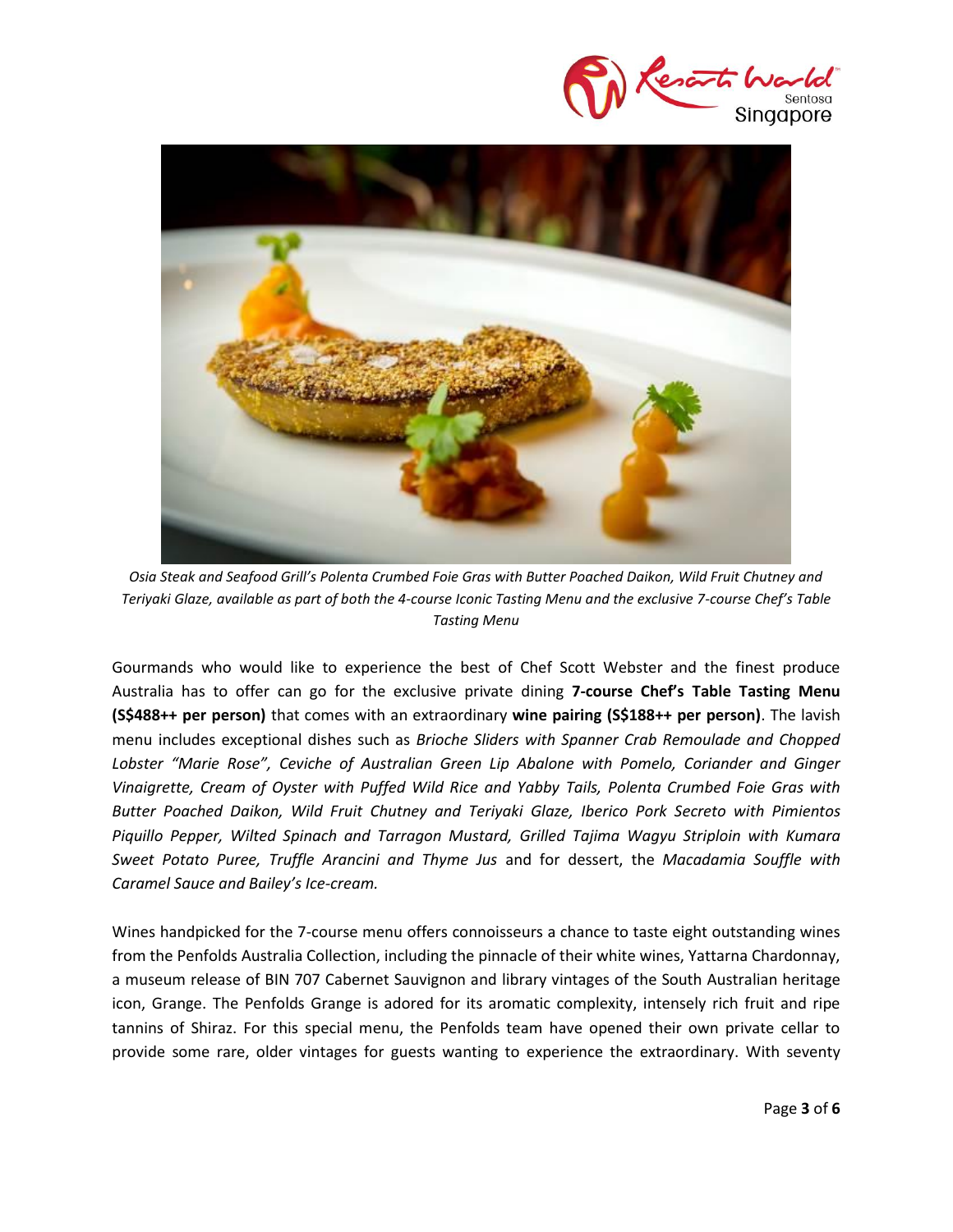

years of unbroken vintage releases, the Grange is renowned by collector's the world over for its unique Australian identity, consistency, and proven aging potential.

Osia Steak and Seafood Grill is located at the RWS Festive Walk. Its opening hours are at 11.30am (1st seating) or 1.30pm ( $2^{nd}$  seating) for lunch, and 6.00pm ( $1^{st}$  seating) or 8.00pm ( $2^{nd}$  seating) for dinner. For reservations, please call (65) 6577 6688 or email [dining@RWSentosa.com.](mailto:dining@RWSentosa.com) For more information, please visit [www.rwsentosa.com/aussieodyssey](http://www.rwsentosa.com/aussieodyssey)**.**

- END -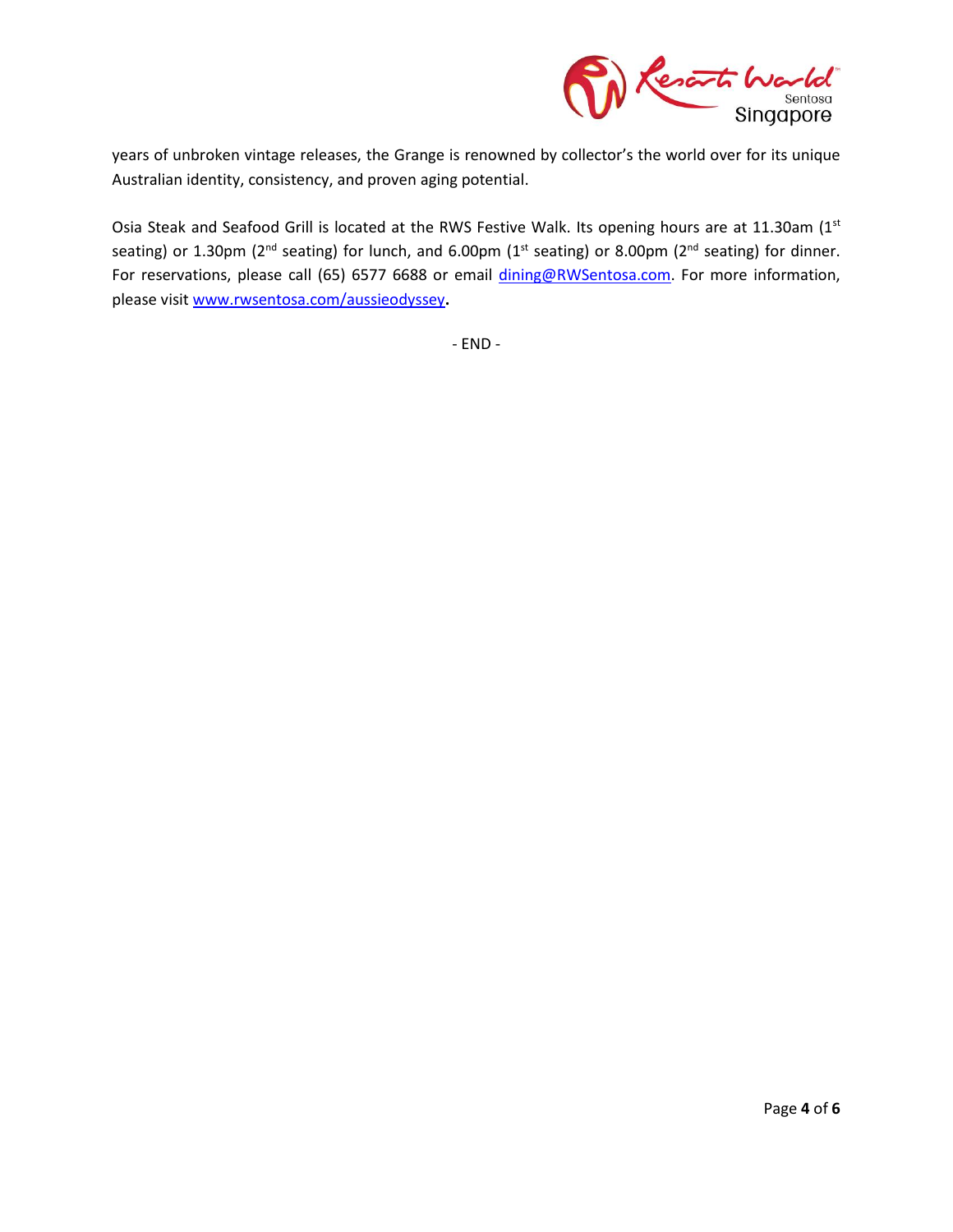

## **Profile of Scott Webster Chef/Co-Owner of Carrington Place New South Wales, Australia**

Scott Webster opened the re-birth of his famous London restaurant Osia in March 2010 at Resorts World Sentosa's Festive Walk.

Epitomizing the face of eclectic Australian cuisine is Celebrity chef and successful entrepreneur, Scott Webster. He is the main powerhouse behind Australian Culinary Consultants (ACC), which has planned and developed dining concepts for some of the world's major hospitality projects including Hyde Park Corner in London for the InterContinental group and the Westin Hotel in Sydney on the former GPO site.

One of Chef Webster's greatest accomplishments was opening the highly-anticipated Carrington Place in New South Wales, Australia, in April 2009 with his wife, Jennifer. A beautifully restored and modern guesthouse, the dining room serves contemporary cuisine using superb primary products with indigenous flavours from Australia and wines from the renowned Hunter Valley region. Carrington Place has been nominated as Best New Restaurant at the upcoming Restaurant & Catering Awards 2010.

As a chef, he had the privilege of working at the legendary Savoy Hotel in London, UK, and in Leysin, Switzerland at the Grand Hotel on top of his impressive career track throughout Europe, the USA, Canada and Asia. In 1998, he was the coordinating chef for the athletes' village at the Winter Olympic Games in Alberta, Canada. Together with Jennifer, the couple launched 'The Young Outback Chef Scholarship' in 2006, creating career opportunities for promising young chefs from around regional Australia bi-annually. Also known as the founder behind 'The Masters of Australian Food and Wine', a leading bi-annual gastronomic event held at Crown Casino Melbourne, Chef Webster is continually changing the landscape of the Australian culinary scene.

### **ABOUT RESORTS WORLD SENTOSA**

Resorts World Sentosa (RWS), Asia's premium lifestyle destination resort, is located on Singapore's resort island of Sentosa. Spanning 49 hectares, RWS is home to world-class attractions including Universal Studios Singapore, S.E.A. Aquarium, Dolphin Island and Adventure Cove Waterpark. Complementing the adventure and adrenaline of its theme parks and attractions are six unique luxury hotels, the world-class Resorts World Convention Centre and a casino. RWS offers award-winning dining experiences and exciting cuisines from around the world across its many renowned celebrity chef restaurants, establishing itself as a key player in Singapore's vibrant and diverse dining scene and a leading gourmet destination in Asia for epicureans. The integrated resort also offers world-class entertainment, from original resident productions to concerts and public shows. RWS has been named "Best Integrated Resort" since 2011 for nine consecutive years at the TTG Travel Awards which recognises the best of Asia-Pacific's travel industry.

RWS is wholly owned by Genting Singapore, a company of the Genting Group. For more information, please visit [www.rwsentosa.com.](http://www.rwsentosa.com/)

/ResortsWorldatSentosa @rwsentosa

**ABOUT PENFOLDS**